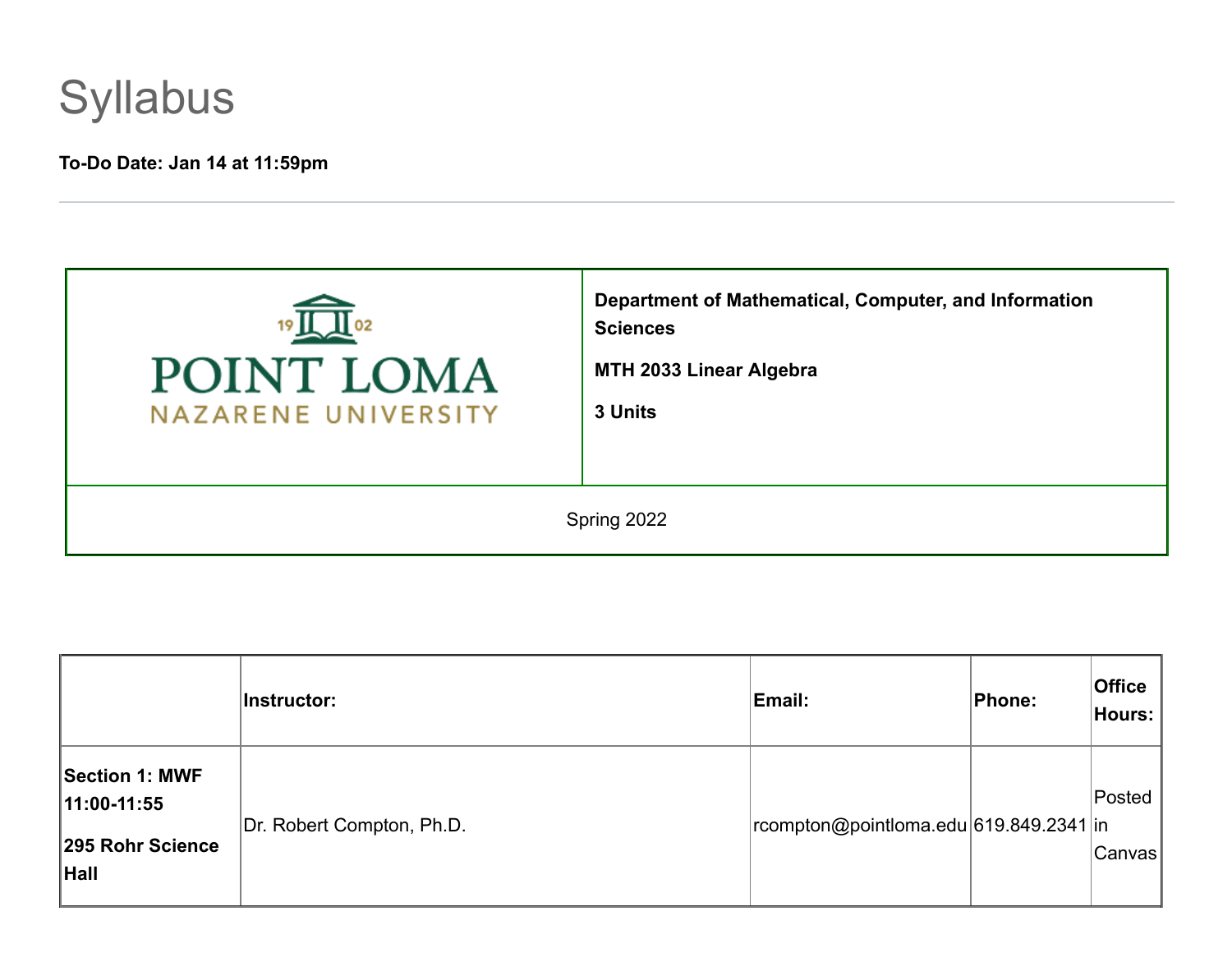# **PLNU Mission**

# **To Teach ~ To Shape ~ To Send**

Point Loma Nazarene University exists to provide higher education in a vital Christian community where minds are engaged and challenged, character is modeled and formed, and service is an expression of faith. Being of Wesleyan heritage, we strive to be a learning community where grace is foundational, truth is pursued, and holiness is a way of life.

#### **Department Mission**

The Mathematical, Information, and Computer Sciences department at Point Loma Nazarene University is committed to maintaining a curriculum that provides its students with the tools to be productive, the passion to continue learning, and Christian perspectives to provide a basis for making sound value judgments.

# **COURSE DESCRIPTION**

A computational introduction to linear algebra with applications. A study of linear equations, matrix algebra, Euclidean spaces and subspaces, vector spaces, linear transformations, eigenvalues, eigenvectors, and inner products. Linear Algebra is one of the most important areas of mathematics in modern day usage and has many practical applications. This course will give students a basic understanding of some of the most important concepts of Linear Algebra. For this online course, we will be working in groups on some practical application projects.

Prerequisite: Mathematics 1044 or 1064

# **COURSE LEARNING OUTCOMES**

- 1. Students will be able to apply their mathematical knowledge to solve problems.
- 2. Students will be able to demonstrate facility with algebraic structures.
- 3. Students will be able to speak about their work with precision, clarity and organization.
- 4. Students will be able to write about their work with precision, clarity and organization.
- 5. Students will collaborate effectively in teams.
- 6. Students will be able to identify, locate, evaluate, and effectively and responsibly use and cite information for the task at hand.
- 7. Students will be able to gather relevant information, examine information and form a conclusion based on that information.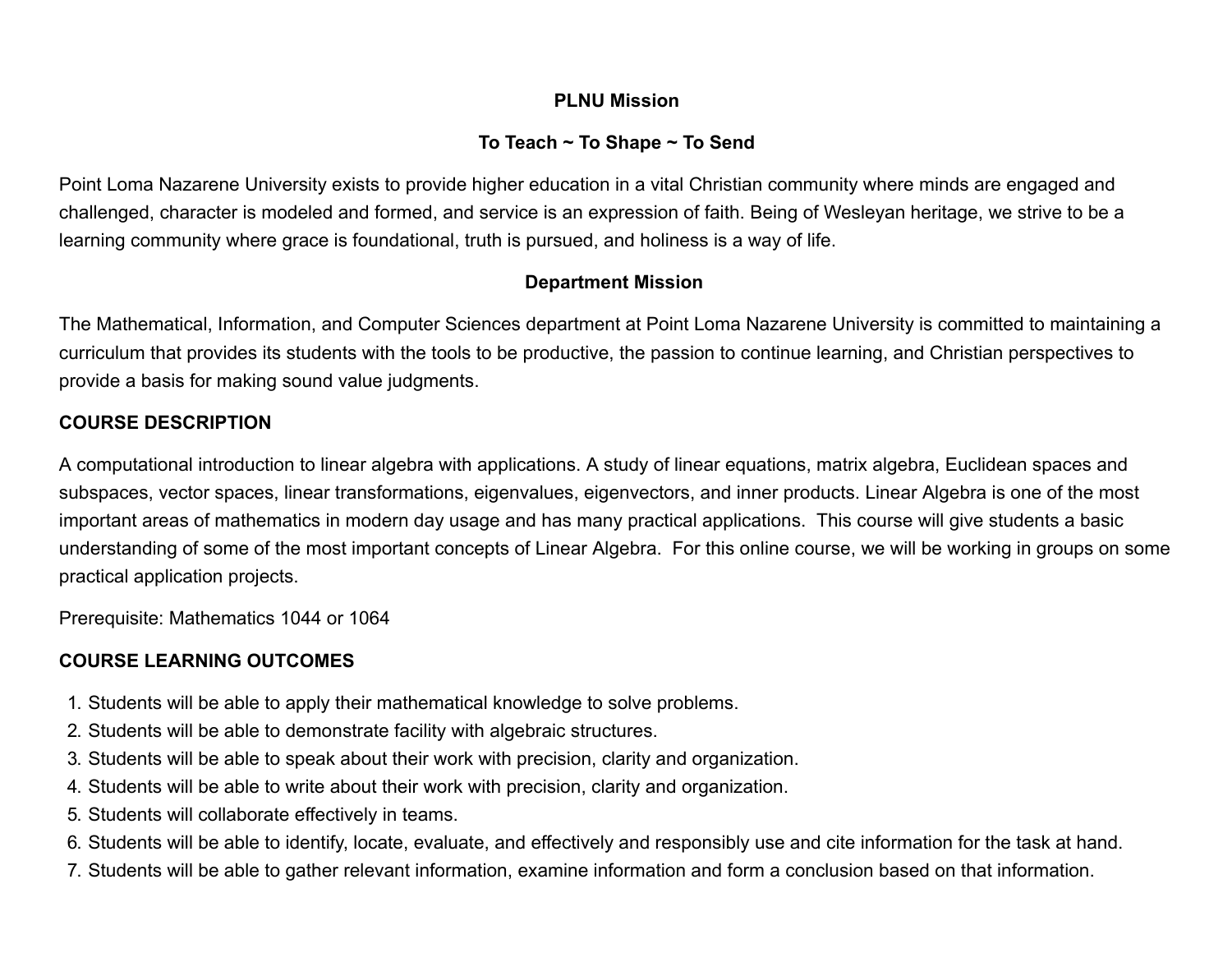8. Students will be able to understand and create arguments supported by quantitative evidence, and they can clearly communicate those arguments in a variety of formats.

#### **REQUIRED TEXTS AND RECOMMENDED STUDY RESOURCES**

We will be using the following textbook:

1. Linear Algebra, 5th ed. Lay, David C. 2011. ISBN: 978-0321836144

For additional help, some of my past students have found the Kahn Academy useful: https://www.khanacademy.org/math/linearalgebra

# **COURSE CREDIT HOUR INFORMATION**

In the interest of providing sufficient time to accomplish the stated Course Learning Outcomes, this class meets the PLNU credit hour policy for a 3 unit class delivered over fifteen weeks. Specific details about how the class meets the credit hour requirement can be provided upon request. (Based on 37.5 hours of student engagement per credit hour.

#### **Distribution of Student Learning Hours**

| Category                    |                           | <b>Time Expectation in Hours</b> |
|-----------------------------|---------------------------|----------------------------------|
| Video Notes & Activities    | $(33$ at 1 hr. each)      | 39                               |
| <b>Reading Assignments</b>  | $(39$ at 2 hours each)    | 78                               |
| <b>Written Homework</b>     | $(14$ at 4 hours each)    | 30                               |
| <b>Weekly Participation</b> | $(15$ at 1.25 hours each) | 18.75                            |
| <b>Literature Review</b>    |                           |                                  |
| Two Examinations            | $(2$ at 1.25 hours each)  | 2.5                              |
| <b>Final Examination</b>    |                           | 2.5                              |
| <b>Total Hours</b>          |                           | 122.5                            |

**ASSESSMENT AND GRADING**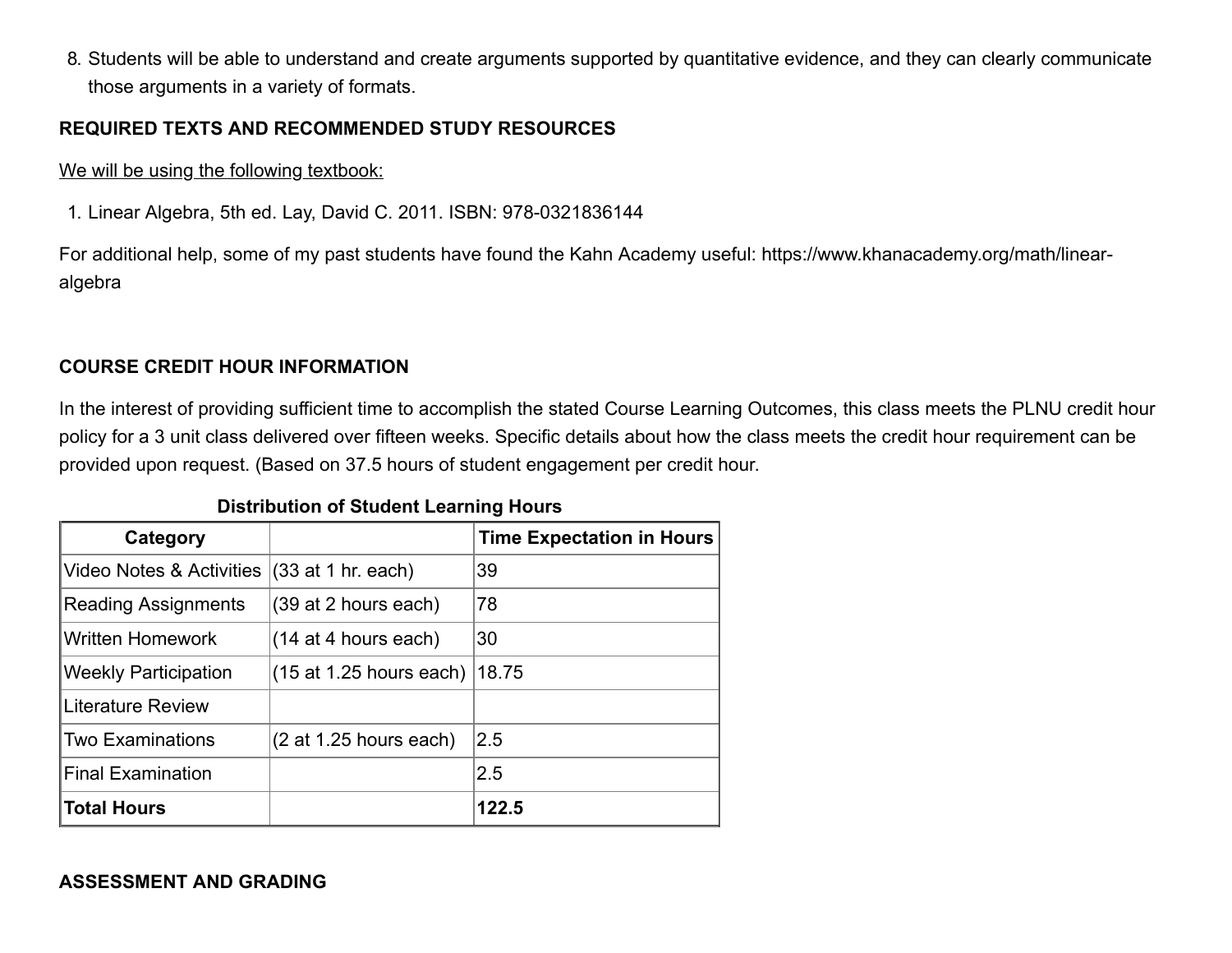# **Graded Components**

- **Homework**: Homework will be completed on paper and then photographed and turned in electronically. You may work together but each student is expected to turn in their own work.
- **Notes and Videos**: All online zoom sessions will be recorded and posted. There are some videos from previous semesters to review if you are having trouble. These will not be graded.
- **Examinations and the Final Examination**. Examinations and the Final Examination will include problems and questions over material assigned in the text, readings and handouts, as well as material presented in class. No examination shall be missed without prior consent or a well-documented emergency beyond your control. A score of zero will be assigned for an examination that is missed without prior consent or a well-documented emergency beyond your control. The final exam date and time is set by the university at the beginning of the semester and may not be changed by the instructor. This schedule can be found on the university website and in the course calendar. No requests for early examinations will be approved. Only in the case that a student is required to take three exams during the same day of finals week, is an instructor authorized to consider changing the exam date and time for that particular student.
- **Late work will not be accepted** without prior consent or a well-documented emergency. Up to a maximum of one homework assignment will be accepted up to 3 days late provided that consent is received from the professor before it is due. Homework assignments that are submitted late without prior consent will be recorded with a score of zero. If more than half of the homework assignments are submitted on time, then the lowest homework score will be dropped from the calculations of the homework grade.
- The examination schedule is included in the daily schedule. This instructor does not intend to accept excuses such as poor communication with parents, benefactors, surf team sponsors and/or travel agents.

| <b>Grading Distribution</b>     | <b>Percent</b> |
|---------------------------------|----------------|
| Two Examinations at 20% each 40 |                |
| <b>Final Exam</b>               | 30             |
| Homework/Activities             | 25             |
| Iliterature Review              | 5              |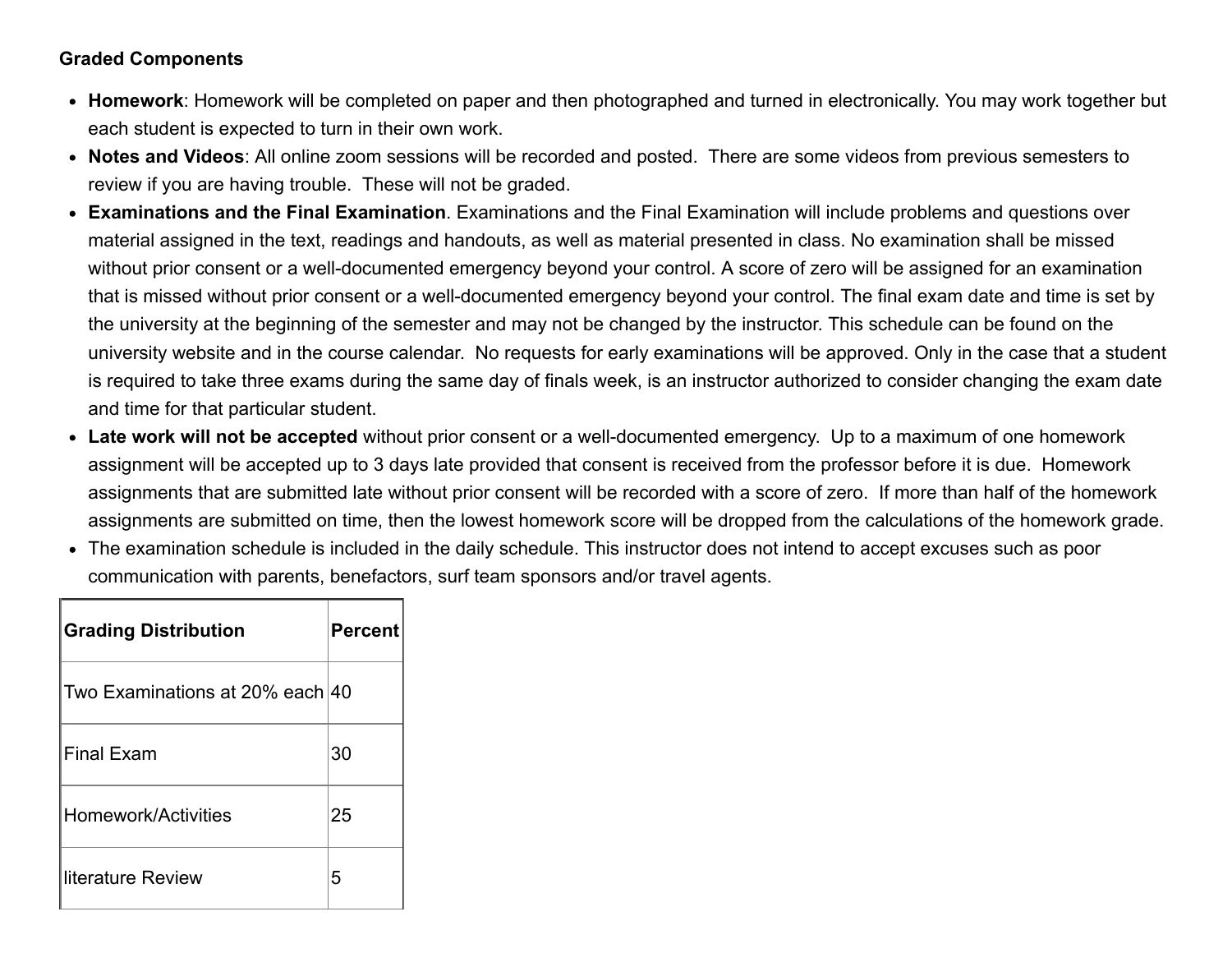

#### **Grading Scale**

Grades are based on the number of points accumulated throughout the course with the following exception. A student must pass at least one of Exam 1, Exam 2, or the Final Exam in order to pass the class. That is, a score of 60% must be achieved on one of the Exams, or else the final grade will be an F regardless of all other point totals. Approximate minimal percentages required to obtain a given grade are:

| <b>Standard Grade Scale Based on Percentages</b> |              |           |           |                 |          |
|--------------------------------------------------|--------------|-----------|-----------|-----------------|----------|
|                                                  | Α            | В         | С         | D               | F        |
|                                                  |              | 87.5-90   | 77.5-80   | 67.5-70         |          |
|                                                  | $92.5 - 100$ | 82.5-87.5 | 72.5-77.5 | $ 62.5 - 67.5 $ | $0 - 60$ |
|                                                  | 90-92.5      | 80-82.5   | 70-72.5   | 60-62.5         |          |

#### **INCOMPLETES AND LATE ASSIGNMENTS**

All assignments are to be submitted/turned in by the beginning of the class session when they are due—including assignments posted in Canvas. Incompletes will only be assigned in extremely unusual circumstances.

#### **INCOMPLETES AND LATE ASSIGNMENTS**

All assignments are to be submitted/turned in by the beginning of the class session when they are due—including assignments posted in Canvas. Incompletes will only be assigned in extremely unusual circumstances.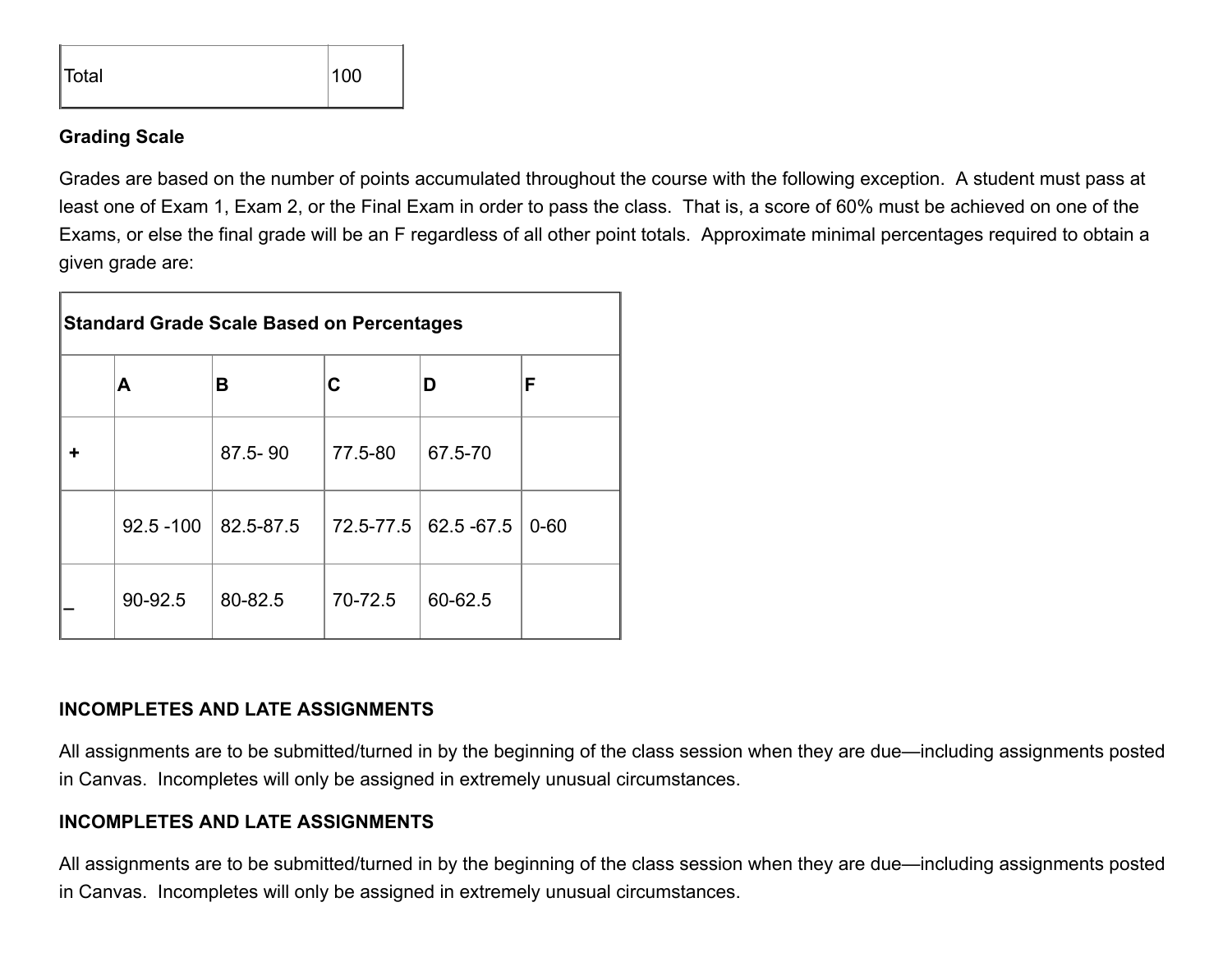# **CLASS ENROLLMENT**

It is the student's responsibility to maintain his/her class schedule. Should the need arise to drop this course (personal emergencies, poor performance, etc.), the student has the responsibility to follow through (provided the drop date meets the stated calendar deadline established by the university), not the instructor. Simply ceasing to attend this course or failing to follow through to arrange for a change of registration (drop/add) may easily result in a grade of F on the official transcript.

# **PLNU COPYRIGHT POLICY**

Point Loma Nazarene University, as a non-profit educational institution, is entitled by law to use materials protected by the US Copyright Act for classroom education. Any use of those materials outside the class may violate the law.

# **PLNU ACADEMIC HONESTY POLICY**

Students should demonstrate academic honesty by doing original work and by giving appropriate credit to the ideas of others. Academic dishonesty is the act of presenting information, ideas, and/or concepts as one's own when in reality they are the results of another person's creativity and effort. A faculty member who believes a situation involving academic dishonesty has been detected may assign a failing grade for that assignment or examination, or, depending on the seriousness of the offense, for the course. Faculty [should follow and students may appeal using the procedure in the university Catalog. See](http://catalog.pointloma.edu/content.php?catoid=18&navoid=1278) **Academic Policies (http://catalog.pointloma.edu/content.php?catoid=18&navoid=1278)** for definitions of kinds of academic dishonesty and for further policy information.

# **PLNU ACADEMIC ACCOMMODATIONS POLICY**

PLNU is committed to providing equal opportunity for participation in all its programs, services, and activities. Students with disabilities may request course-related accommodations by contacting the Educational Access Center (EAC), located in the Bond Academic Center (**EAC@pointloma.edu [\(mailto:EAC@pointloma.edu\)](mailto:EAC@pointloma.edu)** or 619-849-2486). Once a student's eligibility for an accommodation has been determined, the EAC will issue an academic accommodation plan ("AP") to all faculty who teach courses in which the student is enrolled each semester.

PLNU highly recommends that students speak with their professors during the first two weeks of each semester/term about the implementation of their AP in that particular course and/or if they do not wish to utilize some or all of the elements of their AP in that course.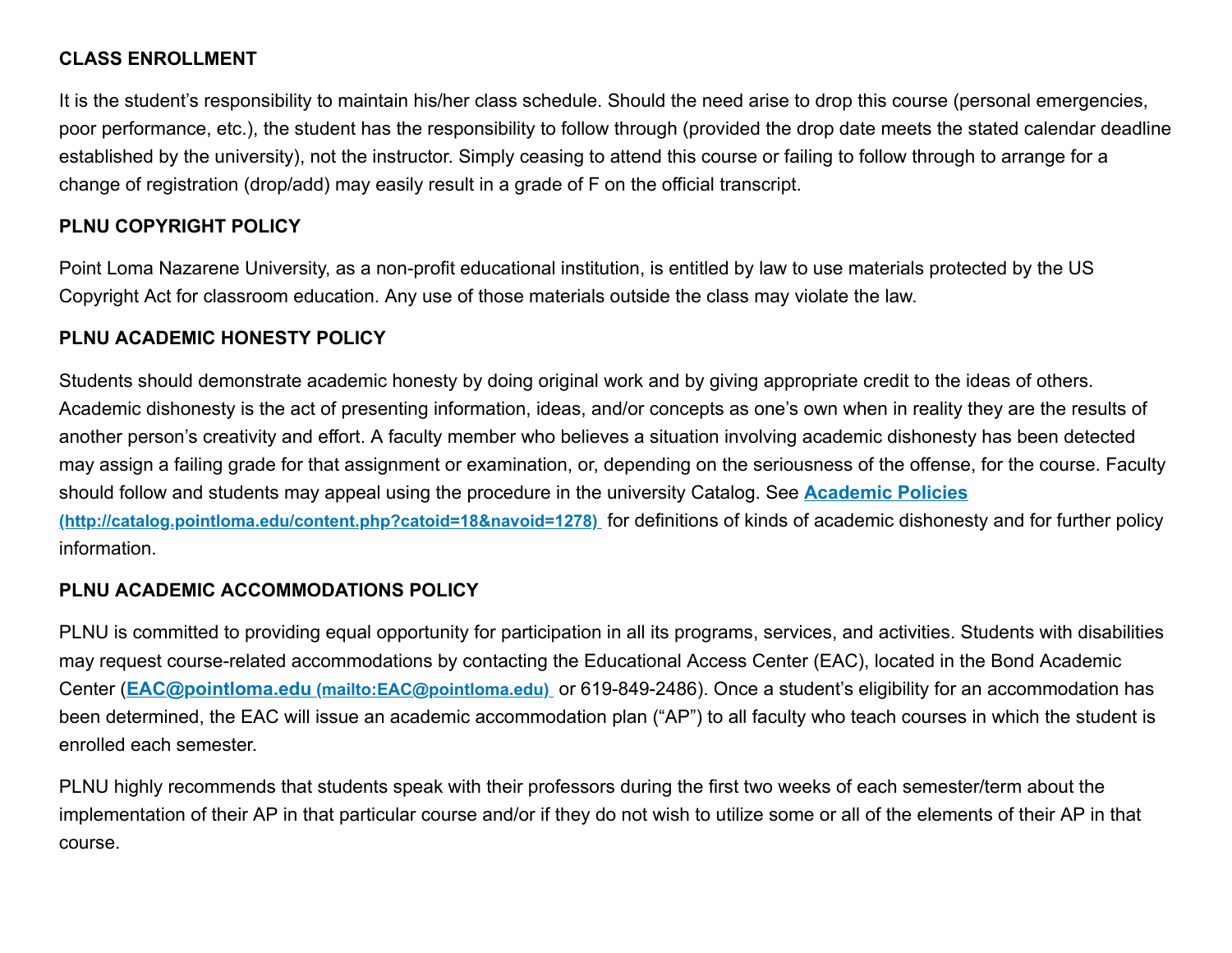Students who need accommodations for a disability should contact the EAC as early as possible (i.e., ideally before the beginning of the semester) to assure appropriate accommodations can be provided. It is the student's responsibility to make the first contact with the EAC.

# **PLNU ATTENDANCE AND PARTICIPATION POLICY**

Attendance is expected at each class session. In the event of an absence you are responsible for the material covered in class and the assignments given that day.

Regular and punctual attendance at all classes is considered essential to optimum academic achievement. If the student is absent from more than 10 percent of class meetings, the faculty member can file a written report which may result in de-enrollment. If the absences exceed 20 percent, the student may be de-enrolled without notice until the university drop date or, after that date, receive the [appropriate grade for their work and participation. See](http://catalog.pointloma.edu/content.php?catoid=18&navoid=1278) **Academic Policies (http://catalog.pointloma.edu/content.php? catoid=18&navoid=1278)** for further information about class attendance.

#### **SPIRITUAL CARE**

Please be aware PLNU strives to be a place where you grow as whole persons. To this end, we provide resources for our students to encounter God and grow in their Christian faith. If students have questions, a desire to meet with the chaplain or have prayer requests you can contact the **Office of Spiritual Development [\(https://www.pointloma.edu/offices/spiritual-development\)](https://www.pointloma.edu/offices/spiritual-development)**

#### **STATE AUTHORIZATION**

State authorization is a formal determination by a state that Point Loma Nazarene University is approved to conduct activities regulated by that state. In certain states outside California, Point Loma Nazarene University is not authorized to enroll online (distance education) students. If a student moves to another state after admission to the program and/or enrollment in an online course, continuation within the program and/or course will depend on whether Point Loma Nazarene University is authorized to offer distance education courses in that state. It is the student's responsibility to notify the institution of any change in his or her physical location. Refer to the map on **State Authorization [\(https://www.pointloma.edu/offices/office-institutional-effectiveness-research/disclosures\)](https://www.pointloma.edu/offices/office-institutional-effectiveness-research/disclosures)** to view which states allow online (distance education) outside of California.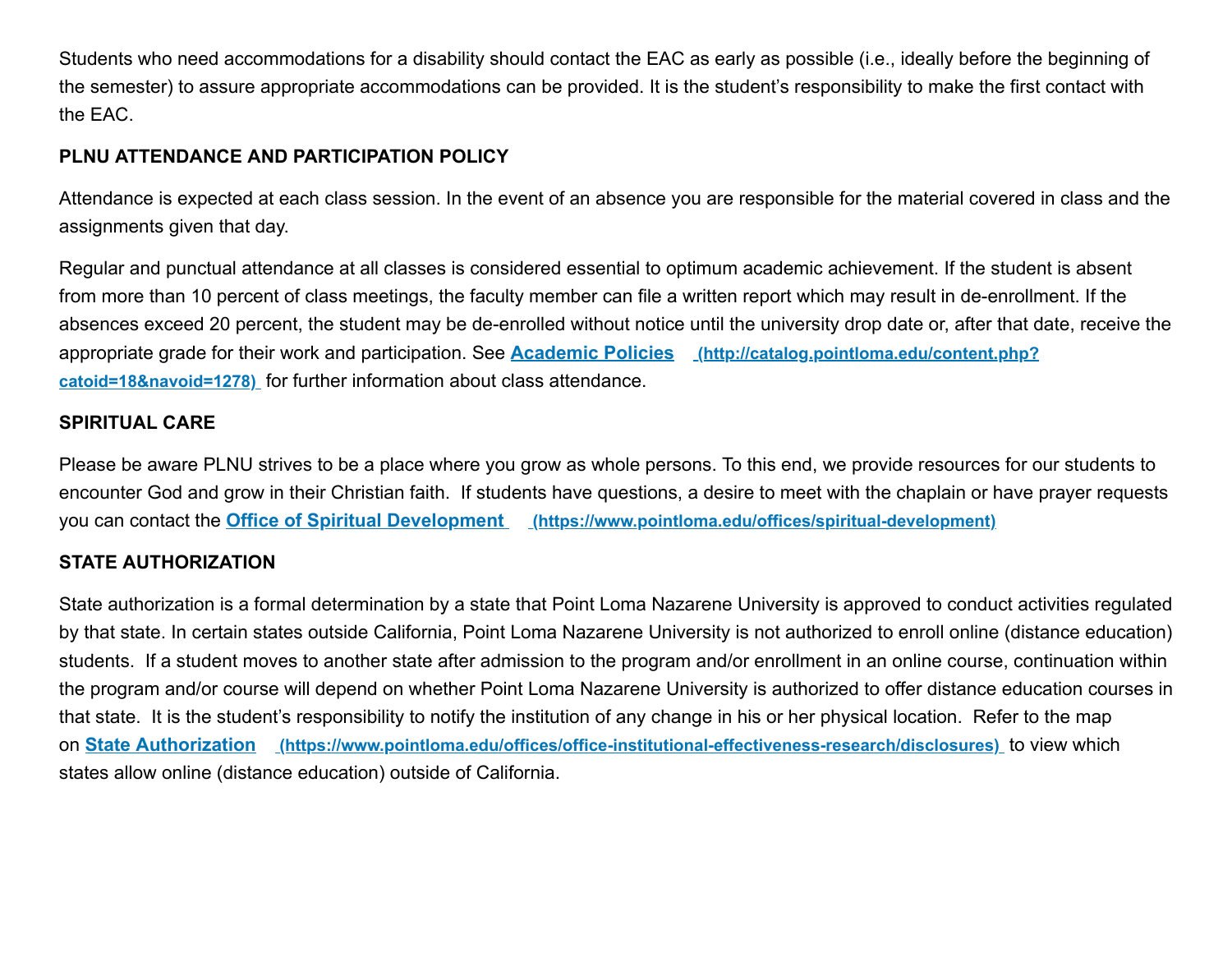# **Spring 2022 Tentative Class Schedule - Subject to Change**

| Week           | Monday                               | Wednesday                             | Friday/Saturday                |
|----------------|--------------------------------------|---------------------------------------|--------------------------------|
| $\mathbf{1}$   | 1/11 (Tuesday meeting)               | 1/12                                  | 1/14                           |
|                | 1.1 Systems of Linear Equations      | 1.2 Row Reduction and Echelon forms   | 1.3 Vector Equations           |
| $\overline{2}$ | 1/17                                 | 1/19                                  | 1/21                           |
|                | MLK Day - No Class                   | 1.4 Matrix Equations                  | 1.5 Solution Sets              |
| $\overline{3}$ | 1/24                                 | 1/26                                  | 1/28                           |
|                | 1.7 Linear Independence              | 1.8 Intro to Linear Transformations   | 1.9 Linear Transformations     |
| $\overline{4}$ | 1/31                                 | 2/2                                   | 2/4                            |
|                | 1.6 Applications                     | 1.10 Linear Models                    | 2.1 Matrix Operations          |
| 5              | 2/7                                  | 2/9                                   | 2/11                           |
|                | 2.2 The Inverse of a Matrix          | 2.3 Characteristics of Inverse Matrix | 2.4 Partitioned Matrices       |
| 6              | 2/14                                 | 2/16                                  | 2/19                           |
|                | 2.5 Matrix Factorizations            | Make up day/Computer Apps             | Review                         |
| $\overline{7}$ | 2/21                                 | 2/23                                  | 2/26                           |
|                | <b>EXAM I</b>                        | 3.1 Introduction to Determinants      | 3.2 Properties of Determinants |
| 8              | 2/28                                 | 3/2                                   | 3/4                            |
|                | 4.1 Vector spaces                    | 4.2 More spaces                       | 4.3 Bases                      |
|                | 3/7 Spring Break                     |                                       |                                |
| $\overline{9}$ | 3/14                                 | 3/16                                  | 3/18                           |
|                | 4.4 Coordinate Systems               | 4.5 Dimension                         | 4.6 Rank                       |
| 10             | 3/21                                 | 3/23                                  | 3/25                           |
|                | 5.1 Eigenvectors and Eigenvalues     | 5.2 The Characteristic Equations      | 5.3 Diagonalization            |
| 11             | 3/28                                 | 3/30                                  | 4/1                            |
|                | 5.4 Eigenvectors - Linear Transforms | 6.1 Inner Product                     | Make up day/Applications       |
| 12             | 4/4                                  | 4/6                                   | 4/8                            |
|                | Review                               | <b>EXAM II</b>                        | 6.2 Orthogonal Sets            |
| 13             | 4/11                                 | 4/13                                  | 4/15 Easter Holiday- No Class  |
|                | 6.3 Orthogonal Projections           | 6.4 Gram-Schmidt Process              |                                |
| 14             | 4/18                                 | 4/20                                  | 4/22                           |
|                | <b>Easter Holiday- No Class</b>      | 6.5 Least Squares                     | Literature Review              |
| 15             | 4/25                                 | 4/27                                  | 4/30                           |
|                | 7.1 Diagonalization                  | 7.2 Quadratic Forms                   | <b>Final Exam Review</b>       |
| Finals         | $5/2$ 10:30 AM - 1 PM                |                                       |                                |
| Week           | <b>FINAL EXAM</b>                    |                                       |                                |